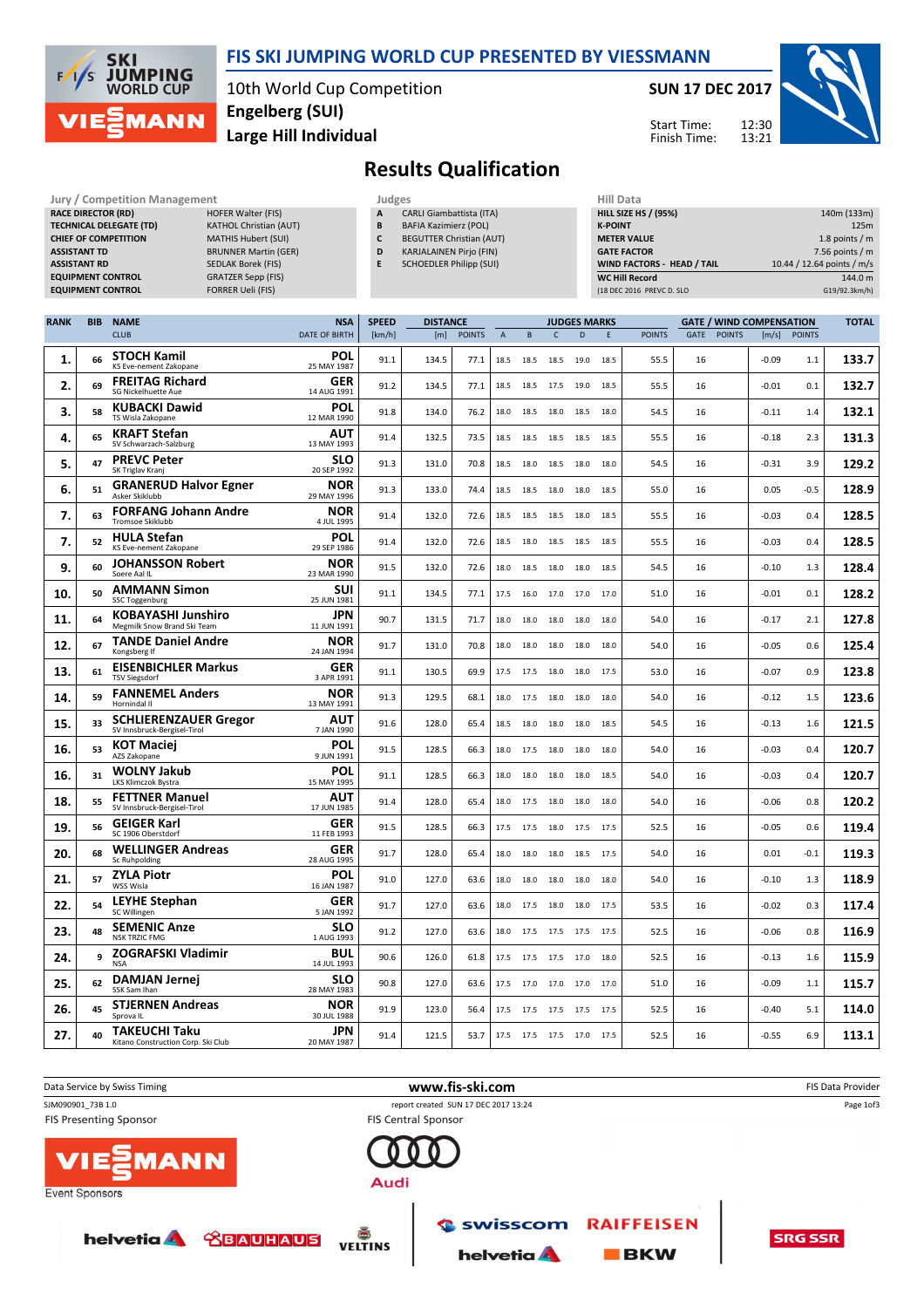



10th World Cup Competition Large Hill Individual Engelberg (SUI)

SUN 17 DEC 2017

Start Time: Finish Time:



### Results Qualification

| <b>RANK</b>          | <b>BIB</b>     | <b>NAME</b>                                                | <b>NSA</b>                | <b>SPEED</b> | <b>DISTANCE</b> |               |                |           |              | <b>JUDGES MARKS</b>          |      |               | <b>GATE / WIND COMPENSATION</b> |         |               | <b>TOTAL</b> |
|----------------------|----------------|------------------------------------------------------------|---------------------------|--------------|-----------------|---------------|----------------|-----------|--------------|------------------------------|------|---------------|---------------------------------|---------|---------------|--------------|
|                      |                | <b>CLUB</b>                                                | DATE OF BIRTH             | [km/h]       | [m]             | <b>POINTS</b> | $\overline{A}$ | B         | $\mathsf{C}$ | D                            | E    | <b>POINTS</b> | GATE<br><b>POINTS</b>           | [m/s]   | <b>POINTS</b> |              |
| 28.                  | 44             | <b>DESCHWANDEN Gregor</b><br>Horw                          | sui<br>27 FEB 1991        | 91.3         | 120.5           | 51.9          | 17.5           |           |              | 17.5 17.5 17.0 17.0          |      | 52.0          | 16                              | -0.63   | 8.0           | 111.9        |
| 29.                  | 29             | KOBAYASHI Ryoyu<br>Tsuchiya Home Ski Team                  | JPN<br>8 NOV 1996         | 91.0         | 122.5           | 55.5          | 17.5           | 17.0      | 17.5         | 17.0                         | 17.5 | 52.0          | 16                              | -0.31   | 3.9           | 111.4        |
| 30.                  | 41             | <b>HAYBOECK Michael</b><br>UVB Hinzenbach-Oberoesterreich  | AUT<br>5 MAR 1991         | 91.6         | 119.0           | 49.2          | 17.5           | 17.5      | 17.5         | 17.0 17.5                    |      | 52.5          | 16                              | -0.73   | 9.2           | 110.9        |
| 30.                  | 32             | <b>AALTO Antti</b><br>Kiteen Urheilijat                    | <b>FIN</b><br>2 APR 1995  | 91.7         | 123.5           | 57.3          | 17.5           | 17.5      | 18.0         | 17.0                         | 17.5 | 52.5          | 16                              | -0.09   | 1.1           | 110.9        |
| 32.                  | 49             | <b>PASCHKE Pius</b><br>WSV Kiefersfelden                   | GER<br>20 MAY 1990        | 90.9         | 123.0           | 56.4          | 17.5           |           |              | 17.5 18.0 17.5 17.5          |      | 52.5          | 16                              | $-0.09$ | 1.1           | 110.0        |
| 33.                  | 43             | <b>AIGNER Clemens</b><br>SV Innsbruck-Bergisel-Tirol       | AUT<br>2 FEB 1993         | 91.2         | 118.0           | 47.4          | 17.0           |           |              | 17.0 17.5 17.5 17.5          |      | 52.0          | 16                              | $-0.68$ | 8.6           | 108.0        |
| 34.                  | 37             | <b>KORNILOV Denis</b><br>Sdushor CSP N. Novgorod Dinamo    | <b>RUS</b><br>17 AUG 1986 | 91.3         | 119.5           | 50.1          | 17.0           | 17.0      | 17.5         | 17.0 17.5                    |      | 51.5          | 16                              | -0.45   | 5.7           | 107.3        |
| 35.                  | 28             | <b>DESCOMBES SEVOIE Vincent</b><br>Douanes - Chamonix      | <b>FRA</b><br>9 JAN 1984  | 91.2         | 118.0           | 47.4          | 17.0           | 17.5      | 17.5         | 17.0                         | 17.0 | 51.5          | 16                              | $-0.62$ | 7.8           | 106.7        |
| 36.                  | 27             | STURSA Vojtech<br>Dukla Liberec                            | <b>CZE</b><br>3 AUG 1995  | 90.8         | 114.5           | 41.1          | 17.0           | 16.5      | 16.5         | 16.5                         | 16.5 | 49.5          | 16                              | $-1.12$ | 14.2          | 104.8        |
| 37.                  | 12             | <b>BRESADOLA Davide</b><br>CS ESERCITO                     | ITA<br>10 SEP 1988        | 91.4         | 117.5           | 46.5          | 17.0           |           |              | 17.0 17.0 16.5 17.0          |      | 51.0          | 16                              | -0.46   | 5.8           | 103.3        |
| 38.                  | 30             | <b>NOUSIAINEN Eetu</b><br>Puijo Ski club                   | FIN<br>29 APR 1997        | 91.5         | 119.0           | 49.2          | 17.0           |           | 16.5 17.0    | 16.0 17.0                    |      | 50.5          | 16                              | -0.18   | 2.3           | 102.0        |
| 39.                  | 17             | <b>KOUDELKA Roman</b><br><b>LSK Lomnice nad Popelkou</b>   | <b>CZE</b><br>9 JUL 1989  | 91.3         | 114.5           | 41.1          | 17.5           | 17.0      | 17.0         | 16.5 17.0                    |      | 51.0          | 16                              | $-0.73$ | 9.2           | 101.3        |
| 40.                  | 46             | <b>HUBER Daniel</b><br>SC Seekirchen-Salzburg              | AUT<br>2 JAN 1993         | 90.9         | 117.0           | 45.6          | 17.0           | 17.0      | 17.0         | 16.5                         | 17.0 | 51.0          | 16                              | $-0.35$ | 4.4           | 101.0        |
| 41.                  | 16             | <b>LEAROYD Jonathan</b><br>Courchevel                      | <b>FRA</b><br>3 NOV 2000  | 91.5         | 114.0           | 40.2          | 17.0           | 17.0      | 17.0         | 16.5 17.0                    |      | 51.0          | 16                              | $-0.64$ | 8.1           | 99.3         |
| 42.                  |                | <b>ALAMOMMO Andreas</b><br>Ounasvaaran Hiihtoseura         | <b>FIN</b><br>23 DEC 1998 | 91.3         | 120.0           | 51.0          | 17.5           | 17.5 17.0 |              | 16.5 17.0                    |      | 51.5          | 16                              | 0.38    | $-4.0$        | 98.5         |
| 43.                  | 35             | <b>POPPINGER Manuel</b><br>SV Innsbruck-Bergisel-Tirol     | AUT<br>19 MAY 1989        | 91.0         | 116.0           | 43.8          | 17.0           | 17.0      | 17.0         | 16.5 17.0                    |      | 51.0          | 16                              | -0.26   | 3.3           | 98.1         |
| 44.                  | 3              | <b>GLASDER Michael</b><br>Norge Ski Club                   | USA<br>27 MAR 1989        | 91.0         | 119.0           | 49.2          | 17.0           | 17.0      | 17.0         | 16.5                         | 17.0 | 51.0          | 16                              | 0.23    | $-2.4$        | 97.8         |
| 45.                  | 1              | <b>SCHULER Andreas</b><br>Einsiedeln                       | suı<br>30 DEC 1995        | 90.8         | 117.0           | 45.6          | 17.0           | 17.0      | 17.0         | 17.0                         | 17.5 | 51.0          | 16                              | -0.07   | 0.9           | 97.5         |
| 46.                  | 21             | <b>COLLOREDO Sebastian</b><br><b>GS FIAMMEGIALLE</b>       | <b>ITA</b><br>9 SEP 1987  | 90.9         | 114.0           | 40.2          | 17.0           |           |              | 17.0 17.0 16.5 17.0          |      | 51.0          | 16                              | $-0.47$ | 5.9           | 97.1         |
| 47.                  | 36             | <b>BARTOL Tilen</b><br>SSK Sam Ihan                        | <b>SLO</b><br>17 APR 1997 | 91.1         | 115.0           | 42.0          | 17.0           |           | 16.5 17.0    | 16.5 16.5                    |      | 50.0          | 16                              | -0.31   | 3.9           | 95.9         |
| 48.                  | 38             | KASAI Noriaki<br>Tsuchiya Home Ski Team                    | JPN<br>6 JUN 1972         | 90.8         | 112.0           | 36.6          | 17.0           | 17.0      | 17.0         | 16.0                         | 17.0 | 51.0          | 16                              | -0.43   | 5.4           | 93.0         |
| 49.                  | $\overline{ }$ | <b>INSAM Alex</b><br><b>GS FIAMME ORO</b>                  | ITA<br>19 DEC 1997        | 91.3         | 115.0           | 42.0          | 17.0           | 17.0      | 17.0         | 16.0                         | 17.0 | 51.0          | 16                              | 0.03    | $-0.3$        | 92.7         |
| 50.                  | 25             | <b>PREVC Domen</b><br>Sk Triglav kranj                     | SLO<br>4 JUN 1999         | 91.2         | 109.5           | 32.1          | 15.5           |           |              | 16.5 16.5 15.5 16.0          |      | 48.0          | 16                              | -0.99   | 12.5          | 92.6         |
| <b>Not Qualified</b> |                |                                                            |                           |              |                 |               |                |           |              |                              |      |               |                                 |         |               |              |
| 51.                  | 13             | <b>SAKUYAMA Kento</b><br>Kitano Construction Corp.Ski Team | JPN<br>3 JUL 1990         | 91.0         | 111.0           | 34.8          | 16.5           |           |              | 16.0 15.5 15.0 16.0          |      | 47.5          | 16                              | $-0.68$ | 8.6           | 90.9         |
| 52.                  | 22             | <b>EGLOFF Luca</b><br>Grabserberg                          | SUI<br>6 JUN 1995         | 91.8         | 110.0           | 33.0          |                |           |              | 16.5 16.5 16.5 16.5 16.0     |      | 49.5          | 16                              | $-0.66$ | 8.3           | 90.8         |
| 53.                  | 19             | <b>TKACHENKO Sergey</b><br>Ski Club VKO                    | <b>KAZ</b><br>8 JUN 1999  | 91.0         | 111.0           | 34.8          |                |           |              | 16.0 16.5 16.0 15.5 15.0     |      | 47.5          | 16                              | $-0.66$ | 8.3           | 90.6         |
| 54.                  | 42             | <b>ZAJC Timi</b><br>SSK Ljubno BTC                         | <b>SLO</b><br>26 APR 2000 | 91.1         | 110.0           | 33.0          |                |           |              | 16.5 16.5 16.5 16.0 16.5     |      | 49.5          | 16                              | $-0.50$ | 6.3           | 88.8         |
| 55.                  | $\overline{2}$ | <b>HAUSWIRTH Sandro</b><br>Gstaad                          | <b>SUI</b><br>29 AUG 2000 | 91.0         | 113.0           | 38.4          |                |           |              | 16.5 16.5 16.5 16.5 16.5     |      | 49.5          | 16                              | $-0.02$ | 0.3           | 88.2         |
| 56.                  | 11             | <b>VANCURA Tomas</b><br>TJ Dukla Liberec                   | <b>CZE</b><br>10 SEP 1996 | 91.2         | 108.5           | 30.3          |                |           |              | 16.5 16.5 16.5 15.5 16.0     |      | 49.0          | 16                              | $-0.51$ | 6.4           | 85.7         |
| 57.                  | 15             | <b>BOYD-CLOWES Mackenzie</b><br>Altius Nordic Ski Club     | <b>CAN</b><br>13 JUL 1991 | 91.0         | 106.5           | 26.7          |                |           |              | 16.0  16.5  17.0  16.0  16.0 |      | 48.5          | 16                              | $-0.80$ | 10.1          | 85.3         |
| 58.                  | 24             | <b>VASSILIEV Dimitry</b><br>Ufa Dinamo                     | <b>RUS</b><br>26 DEC 1979 | 91.4         | 105.5           | 24.9          |                |           |              | 16.0 16.5 16.5 15.5 15.5     |      | 48.0          | 16                              | $-0.85$ | 10.7          | 83.6         |
|                      |                |                                                            |                           |              |                 |               |                |           |              |                              |      |               |                                 |         |               |              |



**Event Sponsors** 

helvetia & **CBAUHAUS** 



**RAIFFEISEN** swisscom

**helvetia** 

 $B$ **BKW**